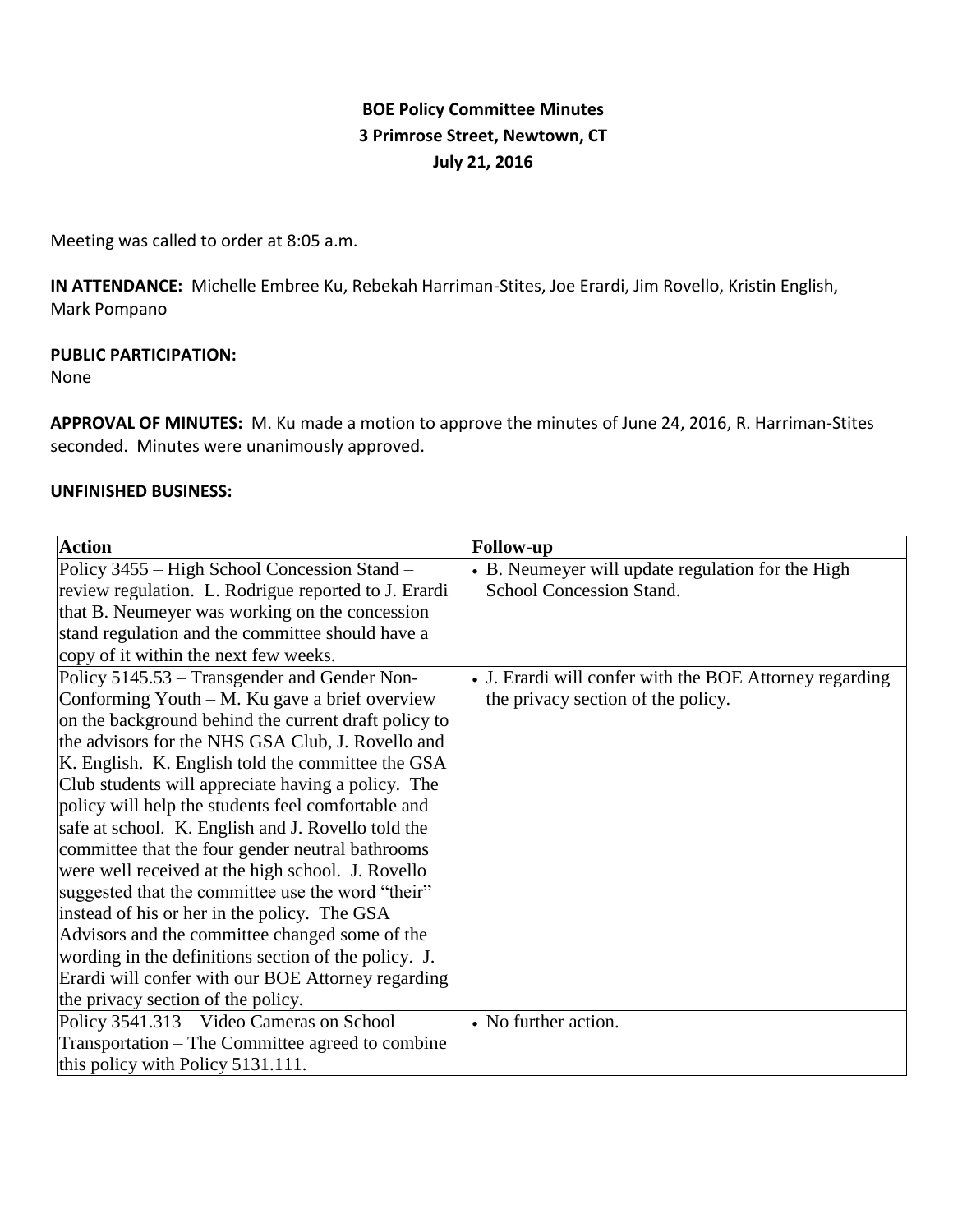| Policy $5131.11 -$ Video and Audio Recording          | • No further action.                                        |
|-------------------------------------------------------|-------------------------------------------------------------|
| Equipment on School Buses - This Policy is            |                                                             |
| repetitive with Policy 3541.313. The committee        |                                                             |
| agreed not to recommend this optional policy.         |                                                             |
| Policy 5131.111 - Video Surveillance - M.             | • R. Bienkowski will review transportation section of       |
| Pompano reviewed the regulation he created which      | policy with All-Star Transportation.                        |
| encompasses all video surveillance on school buses,   | • Pending All-Star's supportive review, the policy will     |
| school grounds and school buildings. He liked the     | be included with the 3000 series policies when the          |
| consistency between the three video surveillance      | group is moved to the Board.                                |
| policies within the one regulation. He told the       |                                                             |
| committee that video tape is kept for a minimum of    |                                                             |
| 30 days. The committee agreed to recommend the        |                                                             |
| "another version of this optional policy to consider" |                                                             |
| that was provided by CABE and the regulation          |                                                             |
| created by M. Pompano to the Board of Education.      |                                                             |
| Policy 5145.511 – Sexual Abuse Prevention and         | • M. Reilly will request a copy of Policy 5141.4 and its    |
| Education Program – Policy 5151.4 is mentioned in     | accompanying regulation from CABE.                          |
| this policy under Reporting Child Sexual Abuse and    |                                                             |
| Assault. M. Reilly will request a copy of Policy      |                                                             |
| 5151.4 from CABE. The committee will cross            |                                                             |
| check policy 5141.4 with this policy before           |                                                             |
| recommending to the Board of Education.               |                                                             |
| Policy 9323 – Construction of the Agenda –            | • M. Reilly will forward a copy of the policy with the      |
| M. Reilly informed the committee that the Town        | agreed upon changes to the Board for approval.              |
| Charter did not have specific language to replicate   |                                                             |
| the wording in regards to posting an agenda. J.       |                                                             |
| Erardi said the policy with the previous agreed upon  |                                                             |
| changes is our current practice. The committee        |                                                             |
| agreed to recommend the "sample bylaw" that was       |                                                             |
| provided by CABE with the previously agreed upon      |                                                             |
| changes to the Board of Education for approval.       |                                                             |
| Policy $3541.23 - Bus$ Contractor – The committee     | • J. Erardi will contact All-Star to confirm they currently |
| agreed to use "another version" of the policy         | provide the BOE a list and description of vehicles to be    |
| provided by CABE which is more appropriate than       | used for transportation by August 1 <sup>st</sup> .         |
| our existing policy presently number 3-701. The       |                                                             |
| committee added an additional provision regarding     |                                                             |
| video surveillance and cross-referenced the same      |                                                             |
| Policy 5131.111 - Video Surveillance. J. Erardi will  |                                                             |
| contact All-Star to confirm they currently provide    |                                                             |
| the BOE a list and description of vehicles to be used |                                                             |
| for transportation by August 1 <sup>st</sup> .        |                                                             |
| Policy 3541.24 – Transportation: Parent/Guardian      | • No further action.                                        |
| Responsibility – The committee agreed not to          |                                                             |
| recommend this "new policy, developed by              |                                                             |
| Stafford".                                            |                                                             |
| Policy 3541.3 – Route Services – The committee        | • No further action.                                        |
| agreed not to recommend this sample policy.           |                                                             |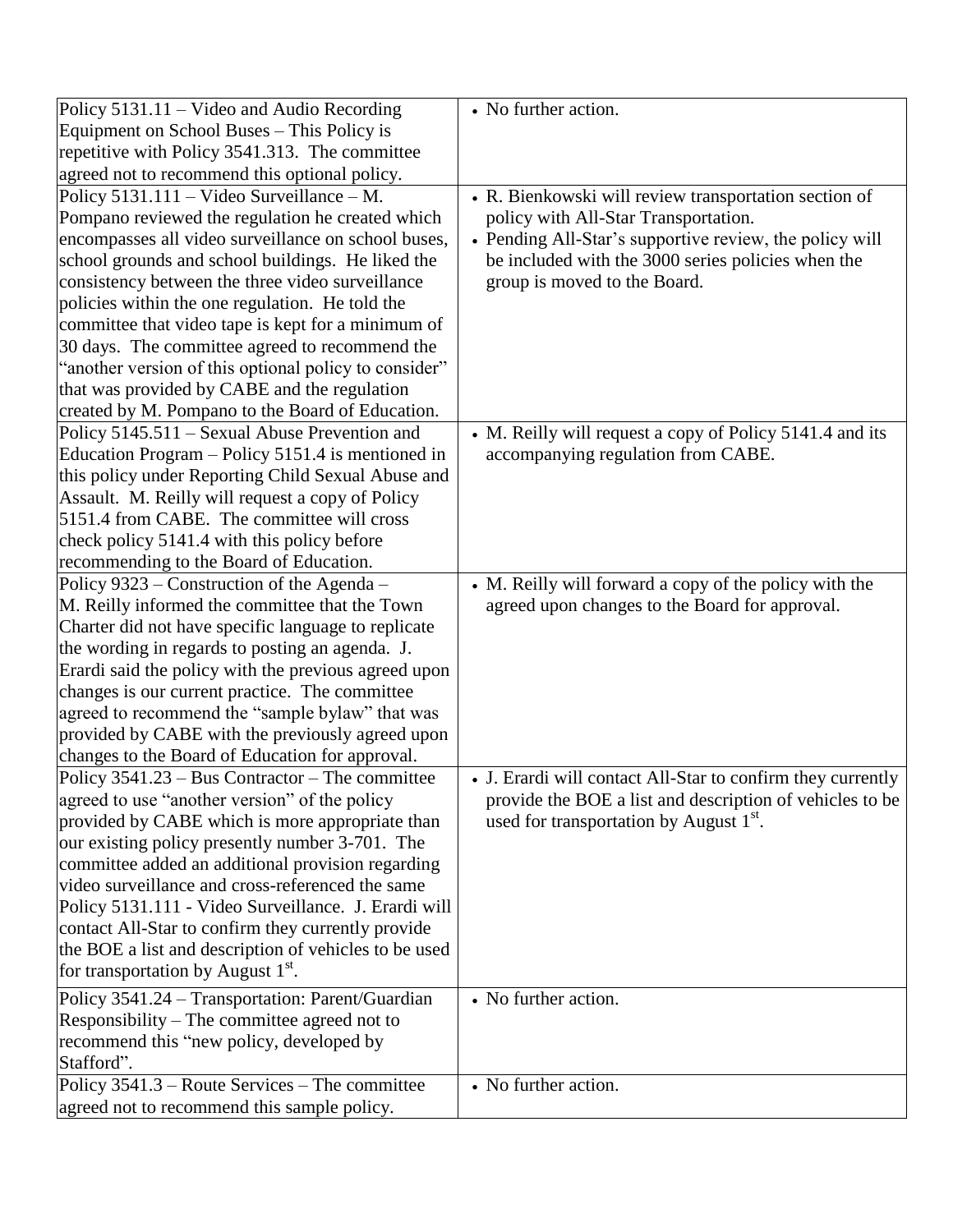| Policy $3541.311 -$ Riding Other Than Assigned                | • No further action. |
|---------------------------------------------------------------|----------------------|
| Bus – The committee agreed not to recommend this              |                      |
| optional policy.                                              |                      |
| Policy 3541.312 – Daycare Center Transportation –             | • No further action. |
| The committee agreed not to recommend this                    |                      |
| optional policy.                                              |                      |
| Policy $3541.33$ – Special Transportation for                 | • No further action, |
| $\text{Exceptional Children} - \text{M.}$ Reilly informed the |                      |
| committee that D. Petersen did not recommend                  |                      |
| using this policy. The committee agreed not to                |                      |
| recommend this optional policy.                               |                      |
| Policy 3541.341 – Special Transportation for Non              | • No further action. |
| Public School Purposes – The committee agreed not             |                      |
| to recommend this optional policy.                            |                      |

## **NEW BUSINESS:**

| <b>Action</b>                                       | <b>Follow-up</b>                                    |
|-----------------------------------------------------|-----------------------------------------------------|
| $Policy 5131.6 - Alcohol, Drugs, Tobacco -$         | • M. Reilly will forward our Draft Policy 5131.6 to |
| Reviewed policy updates from CABE. M. Reilly        | CABE to see if all the state mandates are included  |
| will forward our Draft Policy 5131.6 to CABE to see | within our draft.                                   |
| if all the state mandates are included within our   |                                                     |
| draft.                                              |                                                     |

Discussion/action was postponed to a future meeting:

| <b>Item</b>                                             | <b>Responsibility</b> |
|---------------------------------------------------------|-----------------------|
| Policy 3541.341 – Non Public School Students            | J. Erardi             |
| Policy 3541.342 – Senior Citizens                       | J. Erardi             |
| Policy 3541.343 – Outside Agencies/Organizations        | J. Erardi             |
| Policy 3541.35 – Bus Driver Safety/Emergency Procedures | J. Erardi             |
| Policy 3541.4 – Transportation Equipment                | J. Erardi             |
| Policy 3541.41 - Maintenance                            | J. Erardi             |
| Policy $3541.42$ – Vandalism                            | J. Erardi             |
| Policy 3541.43 - School System Owned Vehicles           | J. Erardi             |
| Policy 3541.44 – Privately Owned Vehicles               | J. Erardi             |
| Policy 3541.5 – Transportation Safety Complaints        | J. Erardi             |
| Policy 3541.51 – Denial of Transportation (Hearings)    | J. Erardi             |
| Policy $3541.6 - Bus$ Drivers                           | J. Erardi             |
| Policy 3541.7 - Student Behavior                        | J. Erardi             |
| Policy 3541.8 – Student Bus Assignments                 | J. Erardi             |
| Policy 3541.9 – Accident Reports                        | J. Erardi             |
| Policy 3542 – Food Service                              | R. Harriman-Stites    |
| Policy $3542.1$ – Purpose and Facilities                | R. Harriman-Stites    |
| Policy 3542.2 – Responsibilities and Duties             | R. Harriman-Stites    |
| Policy $3542.21$ – Board of Education                   | R. Harriman-Stites    |
| Policy 3542.22 – Employees                              | R. Harriman-Stites    |